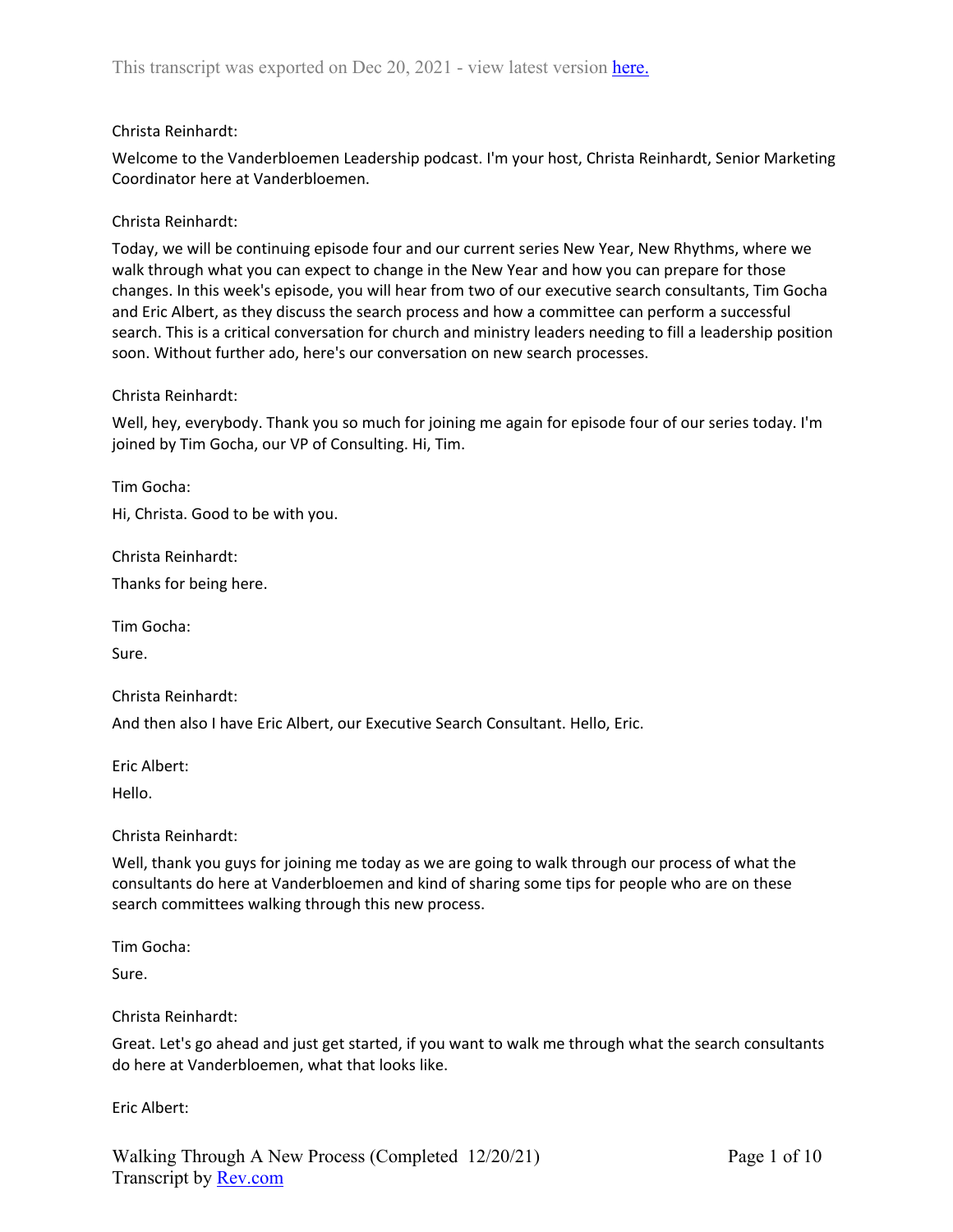### Yeah. So part of what we do is we get to be the face of the company as we work with clients.

Christa Reinhardt:

Right.

Eric Albert:

And so a lot of that means that we'll go in person. We'll try to figure out just the DNA...

Christa Reinhardt: Mm-hmm (affirmative).

### Eric Albert:

... Of who they are, who comes there, what they're looking for, and really try to narrow it down of the filters that we're going to run candidates through to help them find somebody that fits with them. Doesn't just have a good resume.

Christa Reinhardt:

Right.

Eric Albert:

But fits culturally theologically, any kind of nuances with them.

Christa Reinhardt:

That's wonderful. And then kind of building off of that, you made a really good point that we've been talking about a lot lately, specifically on marketing. We've been talking about what it is we really do. We've been going through a branding thing. We've talked a lot about kind of, you said the word DNA, we've talked about the unique needs of a church. I think y'all work with so many different churches, denominations, sizes. And so you really have to get there. And that's why we value being in person to get the DNA of the church to find a good match for them. So that's awesome.

Eric Albert:

Mmm hmm.

Christa Reinhardt:

And then kind of building on that search team, because I know you work alongside the search teams. What does that look like and who should serve on these search teams at churches?

### Tim Gocha:

Great question. So, a really valuable search team is one, just like we just been talking about the DNA of the church. They have to be the DNA of the church. I like to say that they need skin in the game. And so you need people that are, I think, actively involved in the church. You also need people that know the church inside and out, whether it's a single campus or a multi-site, they need knowledge of the operations. They need knowledge of the ministries of the church.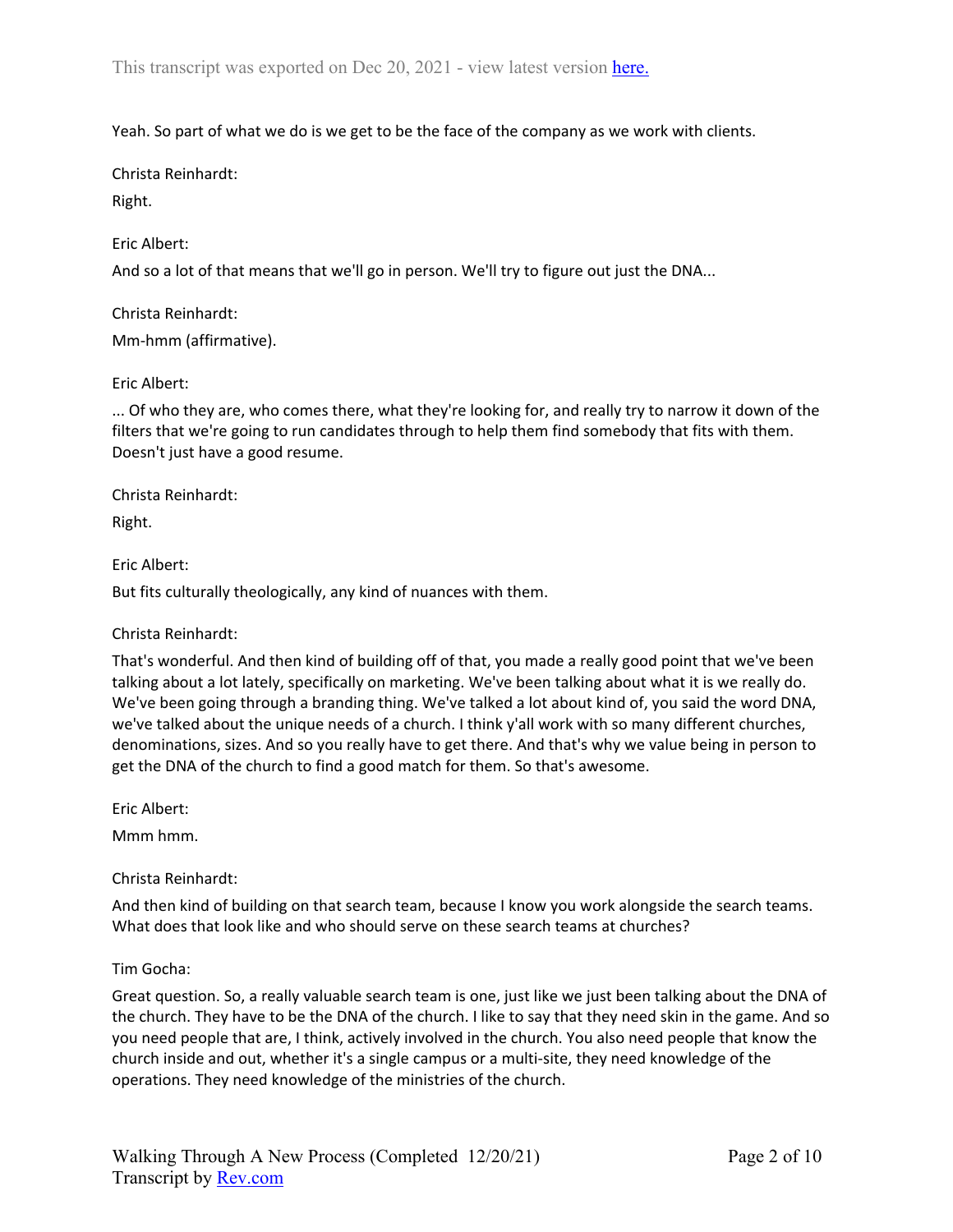## Tim Gocha:

Obviously they also need to be very familiar with the search itself and the position that they're going to be searching for. So we love to see search teams that have a diversity on them, a thought, people that are coming from different walks of life, different ages, different demographics, different backgrounds, serving on the team, but with the one common goal of really discerning God's will and what God is saying in them about the next position that we're going to fill.

### Tim Gocha:

So somebody with skin in the game, somebody that's very familiar with the church, somebody also has the time to, to give to this. Yeah, they have the first, probably eight to 10 weeks, not so much, but when the consultant comes back to the church and we present candidates to them, it's go time for that search team. And the next several weeks can be very, very invasive of time and it can be very, very critical to the life of the search itself and finally hiring the right staff member.

### Christa Reinhardt:

That's great. I like how you mentioned that it's almost where you hand the baton over and it's on them to get through that.

Tim Gocha:

Very much.

## Christa Reinhardt:

And then as far as kind of, say if I was on that search team, I think I would be wondering, what do we look for when we're interviewing those candidates, once you hand over and you bring those to me, what do we look for in that?

### Eric Albert:

Yeah. So even from the very beginning, we'll walk a search team through kind of what those next steps look like, just so that they start mentally preparing for them. Even as we get closer to presentation, we try to help gear them up. We'll share some best practices with them of open-ended questions, not just yes or no questions, but tell me the time. Tell me about how did you do this, to really for them to be able to get to know candidates, not just hear kind of what their plan is, but hear their heart kind of their mindset behind the ministry that they've been leading.

### Tim Gocha:

Yeah, I don't, this is probably isn't new to our listening audience today, but we're really looking, I'm looking for four different things. We're looking for the competency of the candidate, what is their experience? What is their background? We're looking for potential cultural fits. Somebody that lives in one regional area of the country may not do well in another area of the country.

### Tim Gocha:

And then the city and the town itself where the church is located or the organization is located is very important. And the other thing is the character, right? And we could tell a lot by talking to them, just like Eric said, open-ended questions are a great way to kind of vet that out a little bit. The last piece is the trickiest and that's the chemistry fit, right?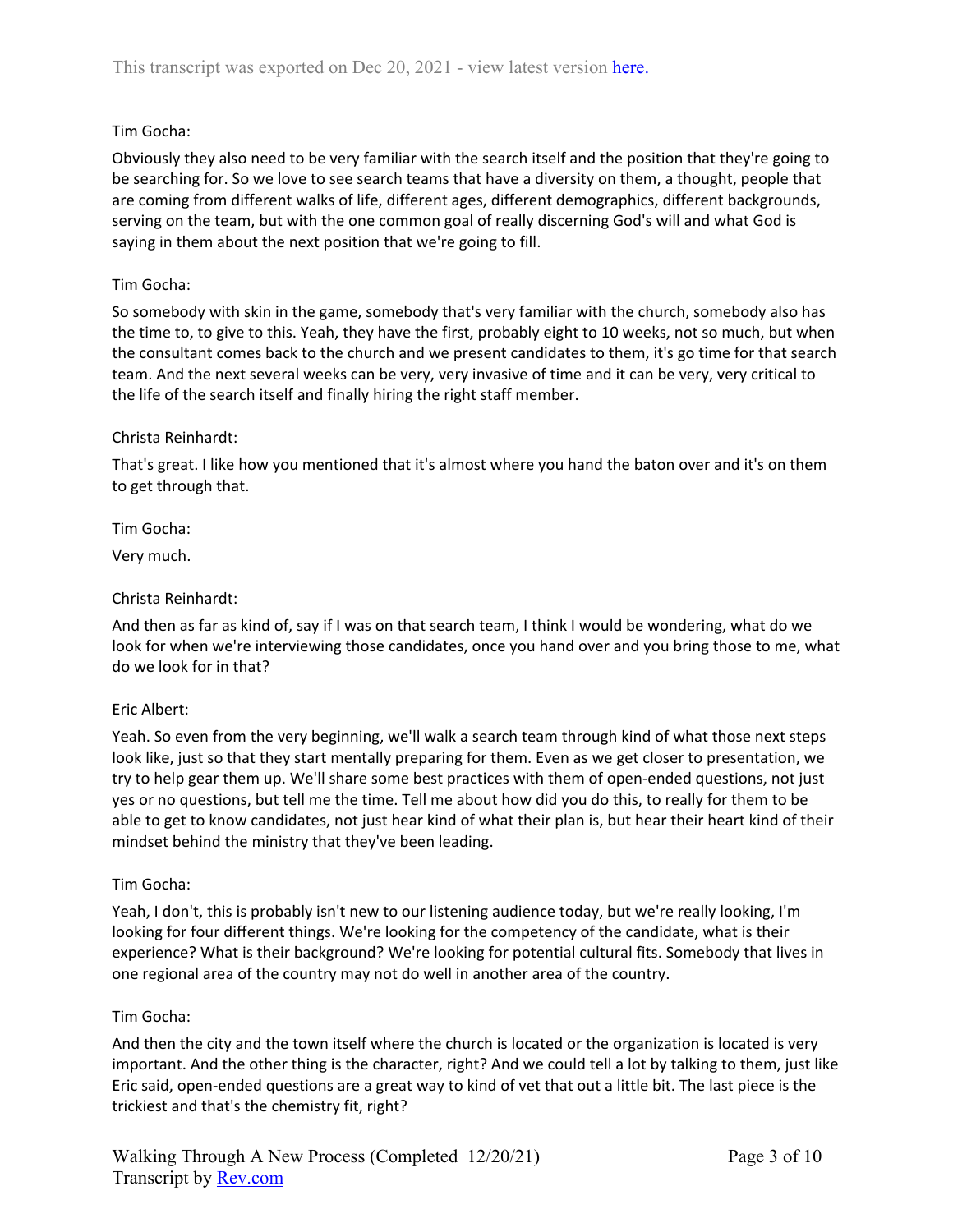Right.

### Tim Gocha:

And so we're always concerned about that. And we're always trying to vet that out, but that's something that we really count on the client, the church, the client church to, or the organization to help us out with is that a chemistry fit.

## Christa Reinhardt:

That's great. And so right now I feel like this is a common question that you're probably seeing with the job market being really crazy. I talked to the recruiters not too long ago about this kind of stuff. And I feel like a lot of churches are wondering why we lose great candidates or they get their heart set on a candidate and then they go a different way.

## Eric Albert:

And we see people lose candidates for a number of different reasons. Some is because they take a job someplace else and clients just have to remember if they're a good candidate for you they're a good candidate for someplace else. And sometimes it's really not being able to communicate what next steps will be. And it makes candidates just a little bit nervous, unsure if they're really interested. So it's really about continuing to recruit them and win them over and not just them, but also their spouse.

## Christa Reinhardt:

Yeah. That's a great point. Especially if they're making these moves to different places, that's a big commitment. And then kind of building more on search, let's talk more about search or search committees. What kind of mistakes, because y'all are the ones, we call you guys our road warriors because y'all go out, you see, you're working with churches every week, organizations. What are the mistakes that you see often in this process?

# Tim Gocha:

Well, I think we just alluded to the fact that candidates have more options now than they have in a long time, right?

Christa Reinhardt: Right.

# Tim Gocha:

And so the idea of presenting next steps to the candidates as you're talking to them and as the organization is vetting them out, keep things moving along. Let them know what next steps are. That could be via text or it could be email or however you want to do that. You need to tell them next steps.

Christa Reinhardt:

Communication.

Tim Gocha: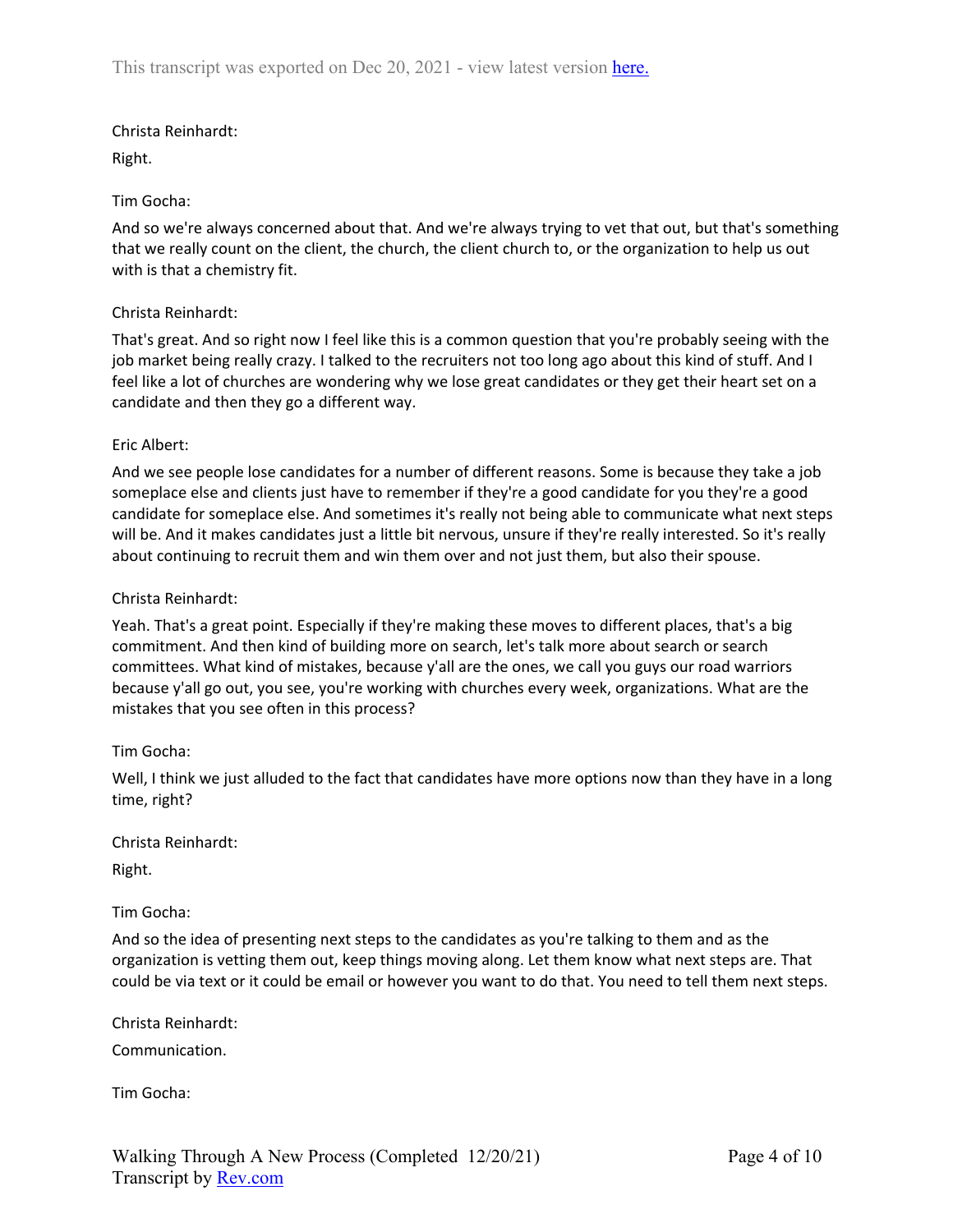Communication is absolutely vital.

Tim Gocha:

And I think the other thing to is that most search teams, they have grown up in the church. They've been there for a long time. So they already love the church.

Christa Reinhardt:

Right.

Tim Gocha:

They already know the DNA of the church, so you don't have to sell them. But what you do need to do is do a little bit of recruiting along the way. Let them know, let the candidate know why this is a great place to serve. Let them know the vision, let them know that them coming there, they would love the area, they would love the organization and they would do well. So don't be afraid to recruit along the way.

Christa Reinhardt:

No, that's great. I think we, a lot of places forget about that, especially.

Tim Gocha:

They do.

Christa Reinhardt:

If you've been in the church forever, you know how great it is, but communicating that to them as well is great.

Tim Gocha:

Right.

Christa Reinhardt:

Wonderful. And then as far as kind of the other side that we talked about mistakes or things to keep in mind. What kind of tips do you have for a search committee? Tips or even like, what have you seen done well with the search committee?

Eric Albert:

I think part of it is that sometimes search committees feel like they need to have all the answers before they get started. And it's really not about that. It's about, let's have a roadmap and let's be able to go down and we know that there's going to be some things that we're going to have to answer as we get there. And so maybe we'll deal with it right before, but we don't have to have all the answers before we launch because otherwise we'll never launch. We'll never have all the answers. And so it's really kind of know yourself, know what we're looking for. It may not be what we initially thought that we were going to be looking for. So we always tell them, hey, be flexible because in this room we're going to disagree and I'd rather see you disagree because then I know everyone's speaking up and everyone's voice is being heard.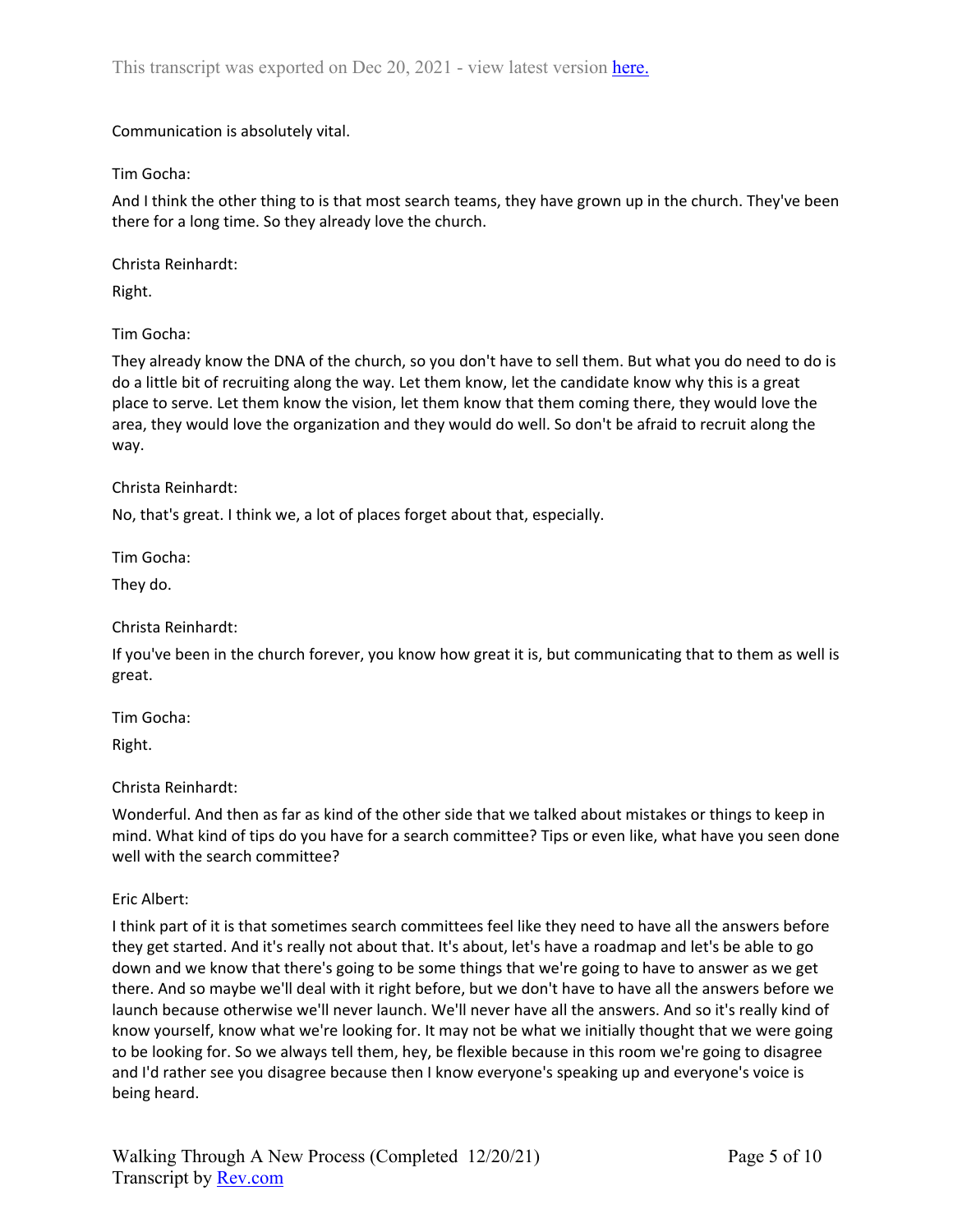And you're hearing from different people and different perspectives. That's great.

#### Tim Gocha:

I think one of the other areas is that sometimes search teams are looking for the person that has 10, 15 years of experience.

Christa Reinhardt:

Right.

### Tim Gocha:

And some of the best candidates that we come across, they have less experience. Maybe they have three to seven years of experience, but they've been in high level positions with ever increasing responsibility. They're ready to take their next step. And when you stop to think about it, a less experienced candidate sometimes is more teachable, more moldable. They come in with a tremendous amount of ability and leadership capacity. And I think that as the organization and the individual that is hired as they, they can grow together.

Christa Reinhardt:

Right.

Tim Gocha:

So it's not somebody that has hit peak. It's somebody that is reaching forward and reaching upward. And sometimes they're the best candidates because they are teachable, they are moldable and they're easy to work with. So I think we overlook that sometimes.

### Christa Reinhardt:

No, that's great. That's wonderful. I like how you mentioned they grow, the growing aspect of that. We talked about that. I think William was saying the other day of we have with all the turnover and the change recently and all the transitions of jobs we're seeing right now, we've even had several new people joining our team. And so he's talked a lot about the growth and the opportunity for us to grow together throughout this season. And I think that goes for anytime you're looking for a new leader. And then let about the spiritual aspect of this. So let's talk about where God fits into this process, what that looks like.

#### Eric Albert:

Yeah. I think that sometimes for search teams or committees, that they really struggle with hiring a firm because they think, oh, now we've taken God out of this. And, and so...

Christa Reinhardt:

Corporate.

Eric Albert: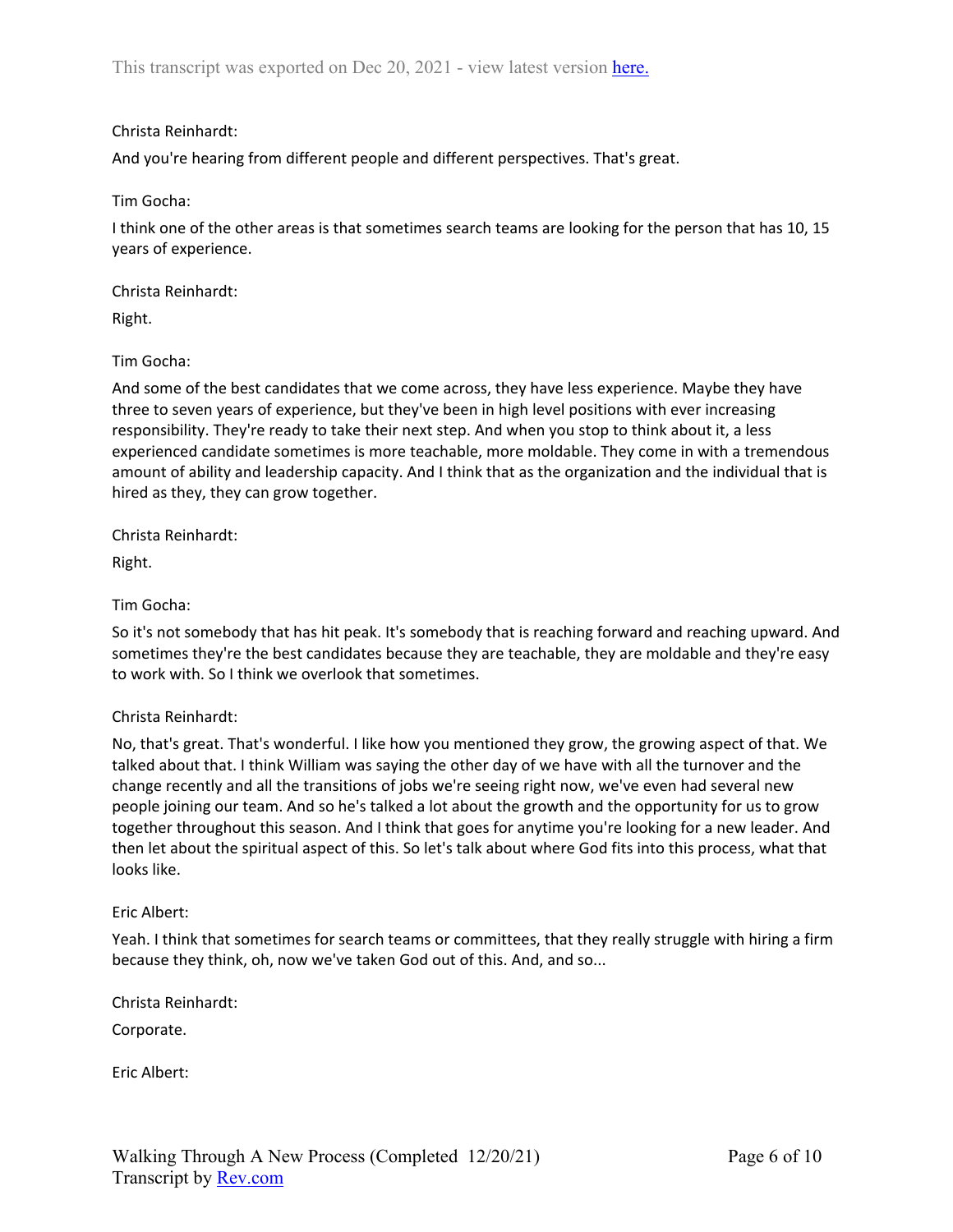Yeah. So we definitely want to be able to partner with them, not just to be able to talk about the spiritual aspect, but be able to pray with them, pray for whoever this person is and their family that God has picked. They just don't know it yet. And then even on our end that there's times we get to talk with candidates, pray with them when we're done talking, there have been times where candidates have prayed for me before we leave. We've met someplace and had coffee and...

Christa Reinhardt:

Right.

Eric Albert:

They'll just say, can I pray for you be before you go? And so I love to see how God's hand is moving. And a lot of times we don't even know it, but it's all moving at the same time to be able to line up for his timing.

Christa Reinhardt:

That's wonderful.

Tim Gocha:

So one of the things that Eric alluded to is that we're there to build relationships. It's amazing that through the life of a search, the relationships that we're able to build with the organization and the relationship that we built with the candidate.

Christa Reinhardt:

Right.

Tim Gocha:

One thing we've discovered is there's always a miss, there's always something missing on either side of the equation. There's always a brokenness. There's always a tension to be managed. And as a Christian organization, we ultimately know that God's in control and he's sovereign. And so we've coached them along the area that, I think a couple things. Number one, we believe God's timing is perfect.

Christa Reinhardt:

Always.

Tim Gocha:

Right? His clock never is behind. It's never ahead. And so we have to trust the process. We have to understand that prayer works and we can trust God because he knows who he has already hand selected for this organization.

Christa Reinhardt:

Right.

Tim Gocha: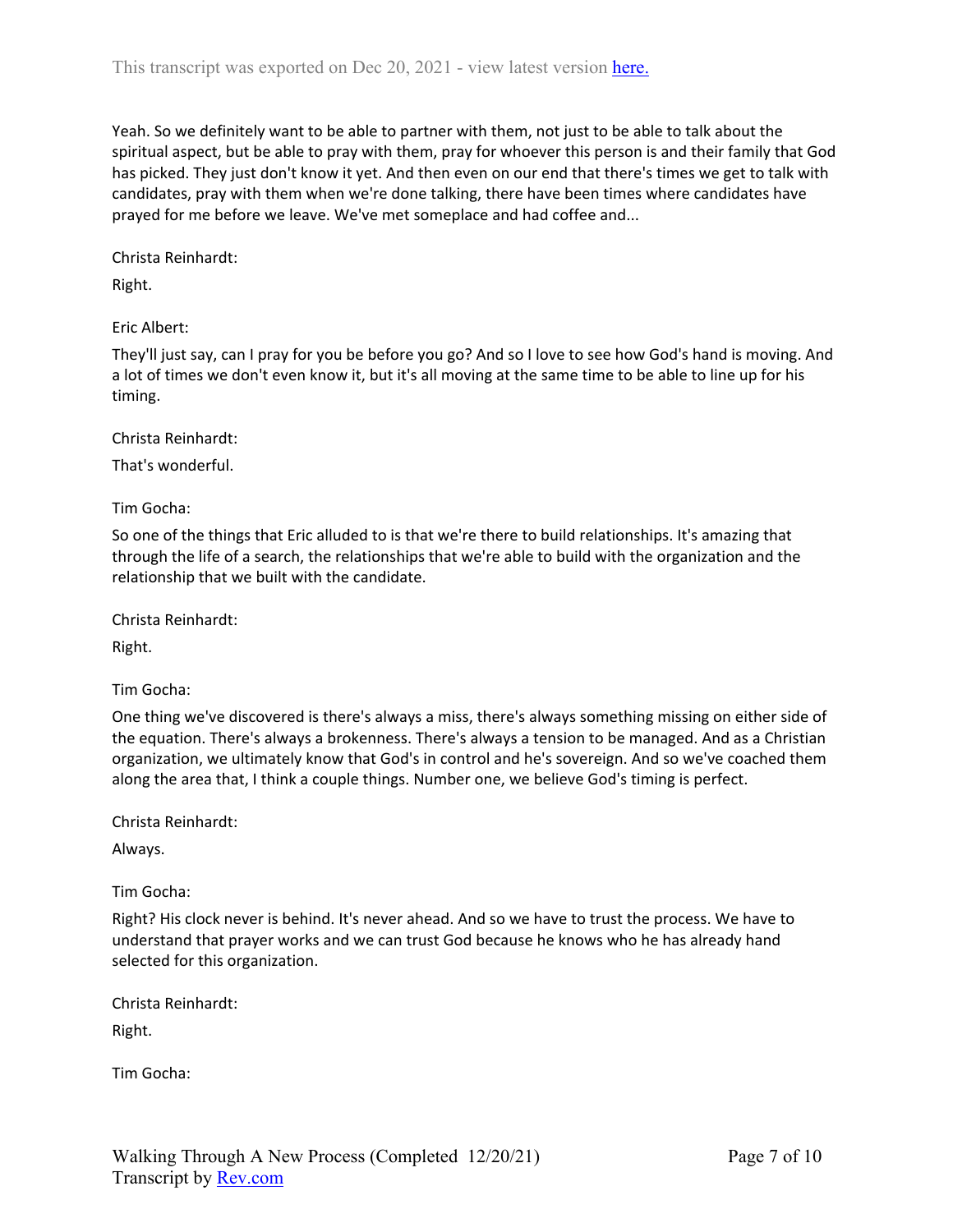So it's really important. It's important that we remind the church of that or the organization of that simply because we don't want them to get discouraged along the way, and we're going to work hard at this, but we're going to trust that God is going to present at the candidate, right?

Christa Reinhardt:

Right.

Tim Gocha:

And it's just our responsibility to listen to the whispers of God and to do our hard work.

### Christa Reinhardt:

That's awesome. That's wonderful. I love hearing that. And I think I hear a lot of the God stories from you guys who get to go out and be there. And I think that's one of our favorite things on Friday meetings. We have consultant on the road and someone always shares a story. And it's usually some kind of encouraging story about the organization they worked with their church or how they saw God this week. And so that's really great that we get to hear that and celebrate that together here as well.

Tim Gocha:

Yeah.

Christa Reinhardt:

And that this is kind of our glimpse of kingdom work.

Tim Gocha:

Absolutely.

Christa Reinhardt: On this side of our ministry.

Tim Gocha:

It's exciting.

Christa Reinhardt:

That's awesome. Well, as we're kind of wrapping up, one thing we've been asking everyone is since it is the New Year, we're talking resolutions, so what are your resolutions for the New Year's?

Eric Albert:

Well, so probably originally I wanted to become a beekeeper this year, but my wife has said we are not doing that. And so...

Christa Reinhardt:

That's a bummer.

Eric Albert:

Walking Through A New Process (Completed 12/20/21) Transcript by [Rev.com](https://www.rev.com/)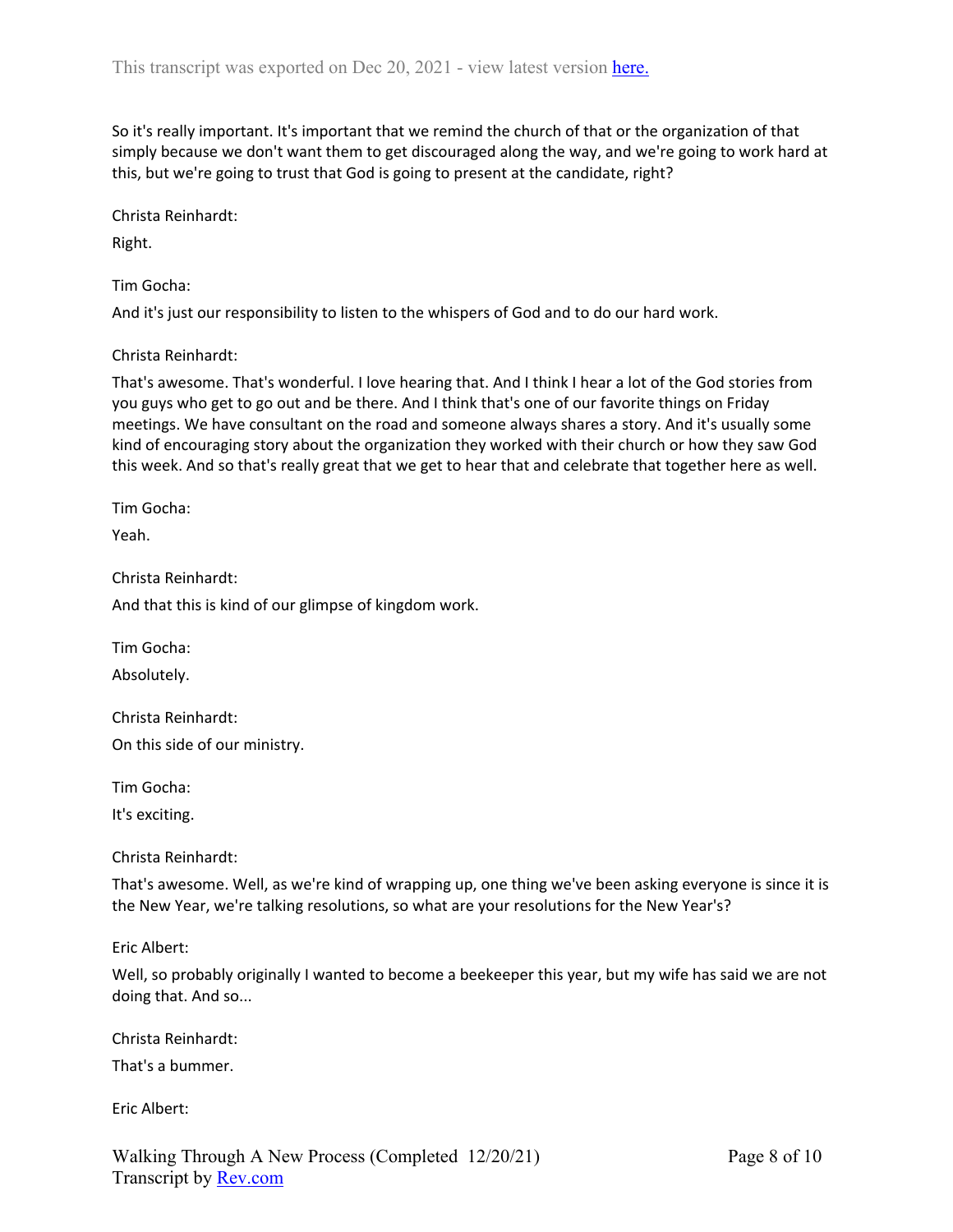So I like to read while I'm on the road. And so I'll probably try to set a goal of a hundred books this year, read a hundred books. And...

Christa Reinhardt: Do you have a new goal of books every year?

Yeah. So this past year was 50 books of...

Christa Reinhardt: Right.

Eric Albert:

Eric Albert:

Was 50 books that were super meaningful. And now I just like to read sometimes just for enjoyment.

Christa Reinhardt: That's awesome.

Tim Gocha: Wow. I wish I had Eric's resolution.

Eric Albert: And the beekeeping.

Tim Gocha: I'm sure about the beekeeping...

Christa Reinhardt: Into the office for us...

Tim Gocha:

Maybe the book studies, right? I don't know that I'm as studious as Eric is. I think one of the resolutions for me, you just called us a road warrior. Consultants are on the road a lot. I think one of the things for me is to continue to stay physically and spiritually fit. Being on the road, you don't always get to eat the home cooked meal. You don't always sleep in your same bed, right? So I think keeping physically fit and taking care of ourselves is really, really important. I think the other side is the spiritual aspect.

Christa Reinhardt:

Right.

Tim Gocha:

Going into, and working with folks and working with candidates, there is a spiritual aspect to that. So I think one of my resolutions is also to be that kind of a person who will listen more than he talks.